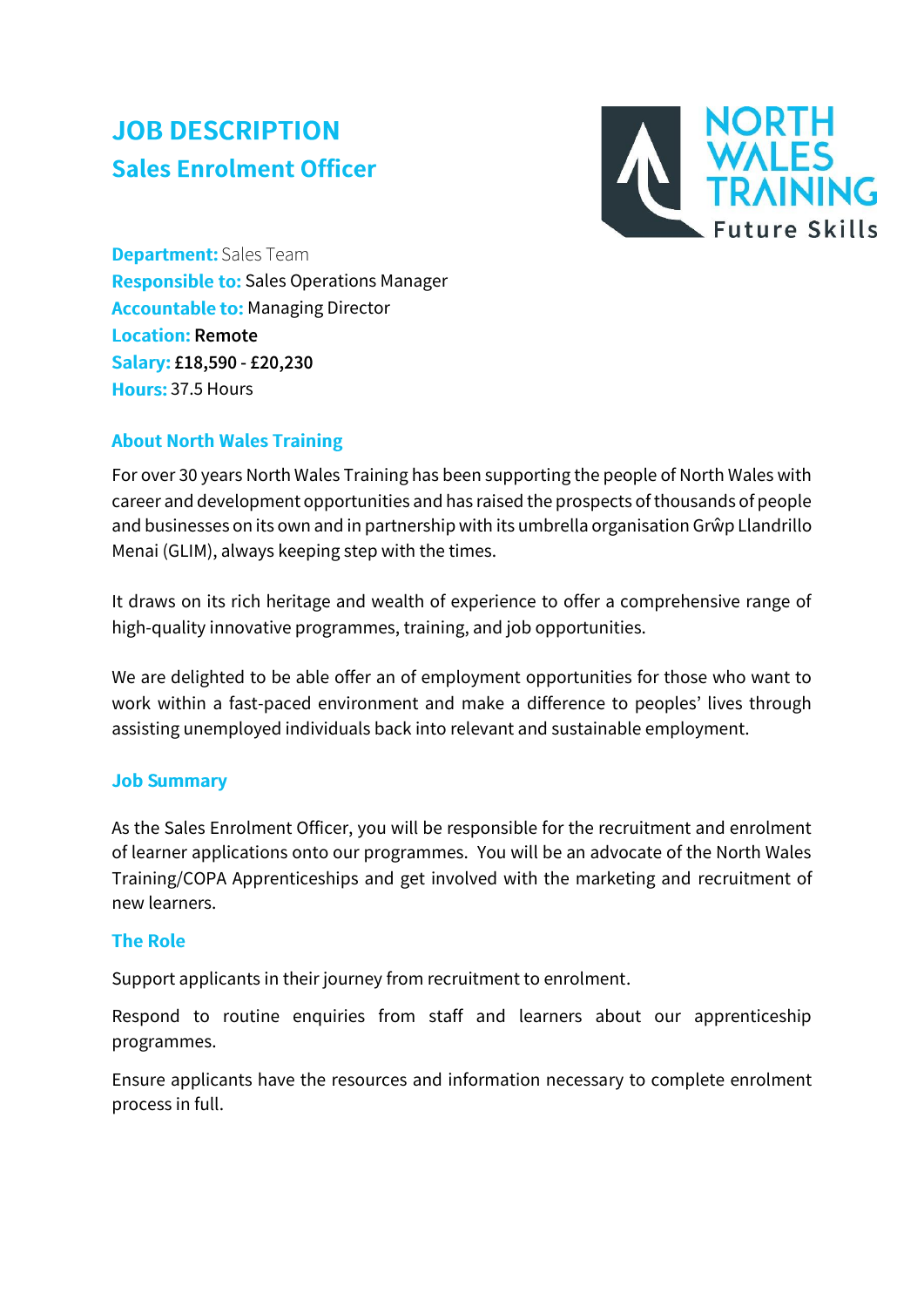Act as a primary point of contact for recruitment partners across North Wales and England and supporting their timely access to apprenticeship information, recruitment materials, course details, etc.

Maintain accurate and complete applicant records, forms and paperwork and ensure that all applicant information is readily accessible.

Support the implementation of recruitment activities of the North Wales Training to help with further admissions of new learners.

Engage in direct recruitment activities in and around the North Wales area including jobs fairs, education fairs and professional networking events.

Producing reports on enrolment matters as and when required.

Take responsibility for, and be held accountable for the security, condition, and the upkeep of your working environment including public areas, classrooms, workshops, and all equipment used in the course of your employment.

Ensure the integrity, security and confidentiality of information used as part of your role and prevent access to it by unauthorised persons by both internal and external means.

Manage and record your own professional development in line with the Company's Business Plan and Staff Development Plan.

Promote Equal Opportunities in line with Equal Opportunities Policy.

Ensure that all matters relating to Health and Safety are carried out in line with Company Policy and current legislation.

Assist in the Self-Assessment process and the achievement of the resulting action plans within your role as Sales Enrolment Officer.

As appropriate to your role you will work to the Common Inspection Framework, ISO: 9001:2015, Investors in People, ISO 27001 and other quality standards as required by the company and its partners.

Undertake other duties as deemed appropriate at the discretion of the business.

## **Person Specification**

This position requires a person willing and able to take full responsibility for the tasks they undertake.

The person will need a strong background in administration with demonstrable experience in a range of disciplines.

## **Essential**

• Good communication and interpersonal skills, including excellent written and spoken English